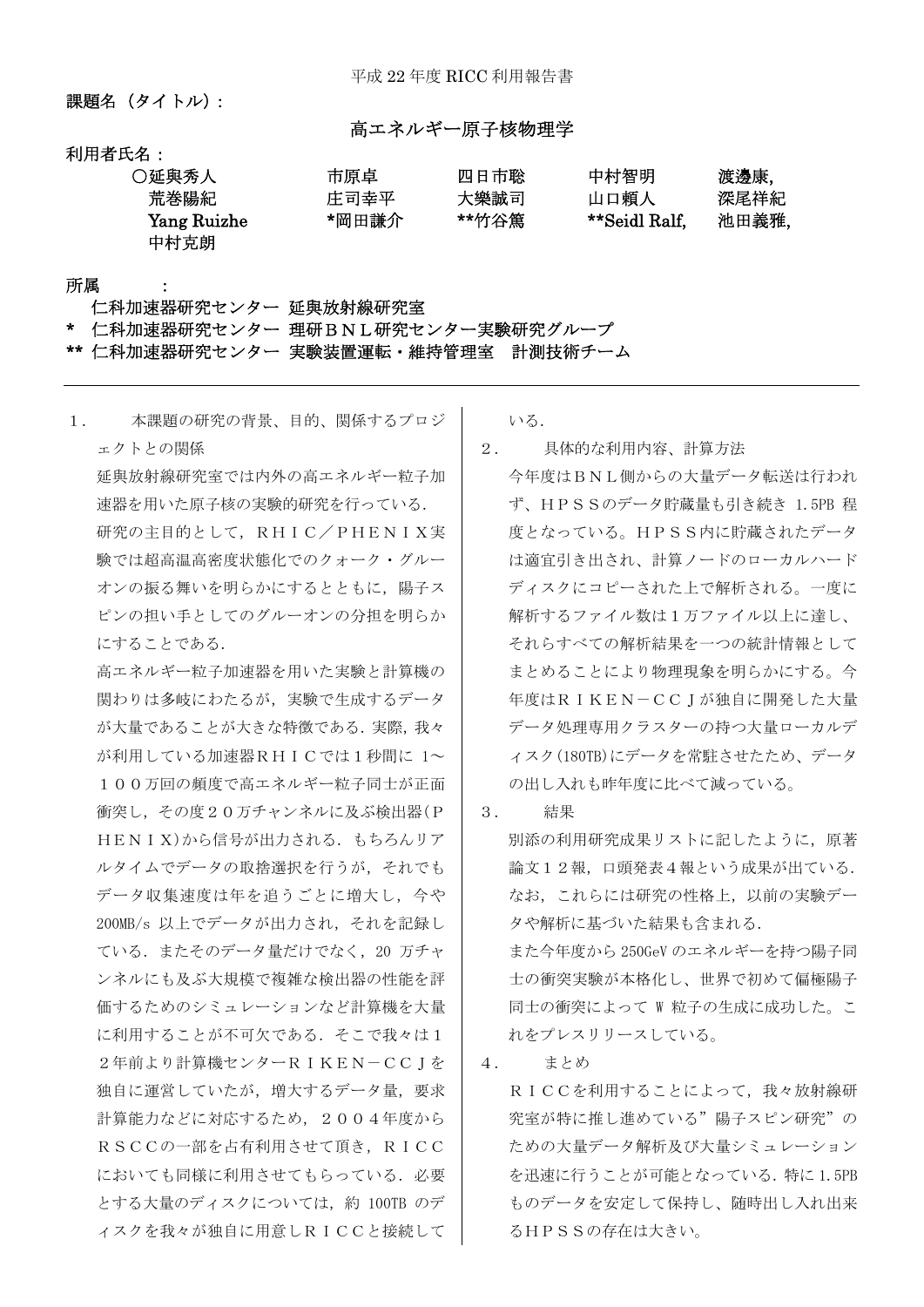#### 平成 22 年度 RICC 利用報告書

大量データ解析については、RIKEN-CCJ が独自に開発した大量データ処理専用クラスター の導入により、多くのジョブがそちらに移り、結 果RICCの利用率が下がってしまっている(特 に年度の後半)。一方、大量シミュレーションはR ICCで行われており、瞬発的な要求度は高い。 それら双方の結果があって初めて,個別の物理現 象の探求を目指した解析に進むことが出来るため、 RICCは引き続き利用させてもらいたい。

5. 今後の計画・展望

RHIC実験は少なくとも今後4年間は継続する ことになっており、データの貯蔵及び解析,シミ ュレーションなどあらゆる点においてRICCの 利用は不可欠である.

現在でも約 1.5 ペタバイトという大量なデータを 貯蔵し,その処理を行っているが,年々より多く のデータを処理する必要に迫られることは確実で ある.

特に現在行っている実験では、理研が主導して導 入した新たな検出器が稼働しており、それが取得 する大量なデータを迅速に処理する必要がある。 このデータは来年度早々に和光に送られてくる予 定であり、データ受け入れも含めてRIKEN- CCJ側ではすでに準備を進めている

6. RICC の継続利用を希望の場合は、これまで利 用した状況(どの程度研究が進んだか、研究にお いてどこまで計算出来て、何が出来ていないか) や、継続して利用する際に行う具体的な内容

まとめにも記したが,瞬間的な大量利用を可能に しつつ利用率の低さを解消するためには占有ノー ド数の柔軟な増減法を確立することが急務であり, RICCスタッフと協力しながら実現を目指した い。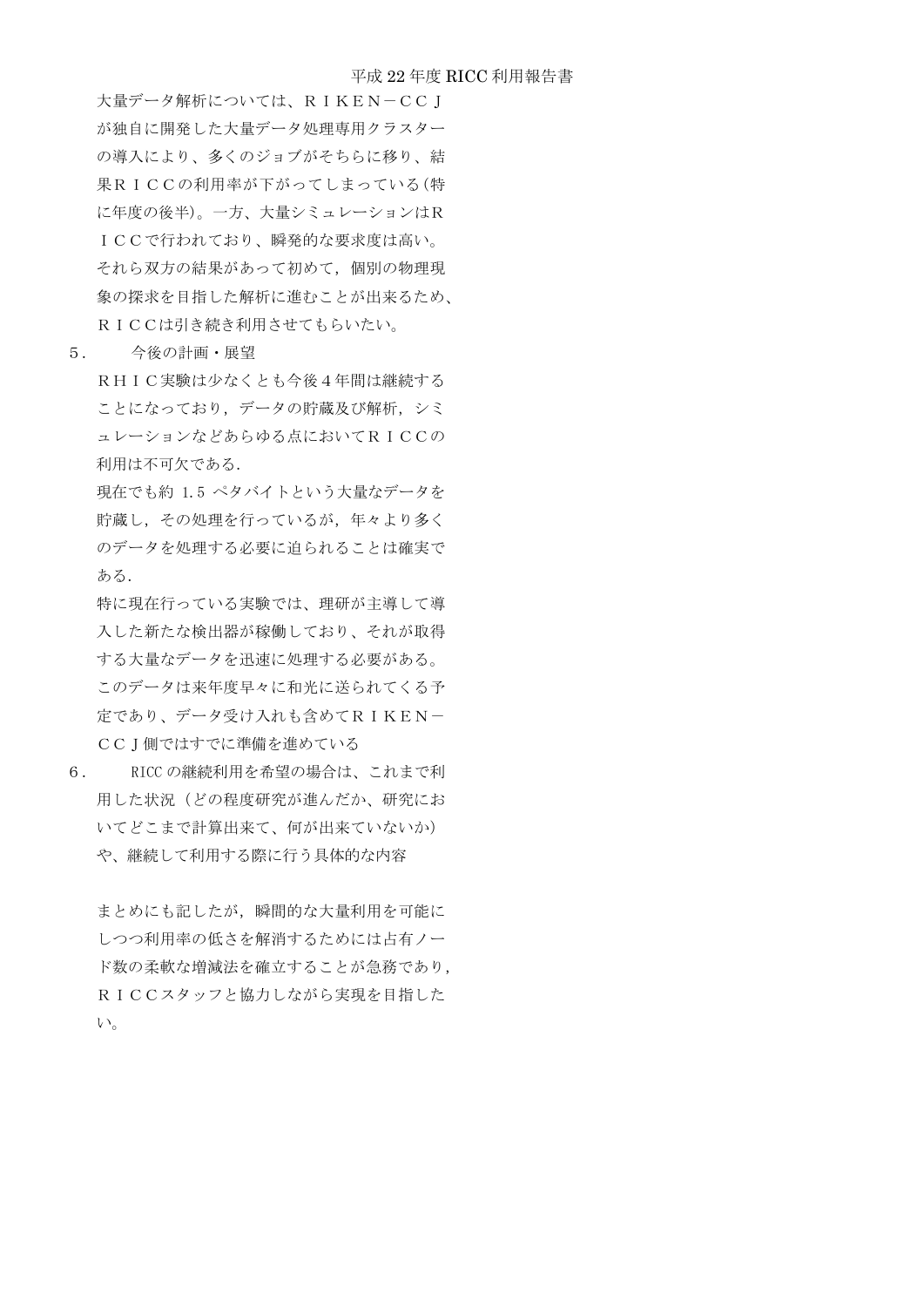# 平成 22 年度 RICC 利用研究成果リスト

## 【論文、学会報告・雑誌などの論文発表】

"Enhanced production of direct photons in Au+Au collisions at sqrt(s\_NN)=200 GeV and implications for the initial temperature", Phys. Rev. Lett. 104, 132301 (2010) , 2010-03-29 http://prl.aps.org/abstract/PRL/v104/i13/e132301

"Detailed measurement of the e+e- pair continuum in p+p and Au+Au collisions at sqrt(s\_NN)=200 GeV and implications for direct photon production", Phys. Rev. C 81, 034911 (2010) , 2010-03-29 http://prc.aps.org/abstract/PRC/v81/i3/e034911

"Transition in yield and azimuthal shape modification in dihadron correlations in relativistic heavy ion collisions", Phys. Rev. Lett. 104, 252301 (2010) , 2010-06-21 http://prl.aps.org/abstract/PRL/v104/i25/e252301

"Transverse momentum dependence of J/psi polarization at mid-rapidity in  $p+p$  collisions at sqrt(s)=200 GeV", Phys. Rev. D 82, 012001 (2010) , 2010-07-07 http://prd.aps.org/abstract/PRD/v82/i1/e012001

"Transverse momentum dependence of eta meson suppression in  $Au+Au$  collisions at sqrt(s NN) = 200 GeV", Phys. Rev. C 82, 011902 (2010) , 2010-07-27 http://prc.aps.org/abstract/PRC/v82/i1/e011902

"Elliptic and hexadecapole flow of charged hadrons in Au+Au collisions at sqrt(s\_NN) =  $200 \text{ GeV}$ ", Phys. Rev. Lett. 105, 062301 (2010) , 2010-08-04 http://prl.aps.org/abstract/PRL/v105/i6/e062301

"Azimuthal anisotropy of neutral pion production in Au+Au collisions at sqrt(s\_NN) = 200 GeV: Path-length dependence of jet quenching and the role of initial geometry", Phys. Rev. Lett. 105, 142301 (2010) , 2010-09-27

http://prl.aps.org/abstract/PRL/v105/i14/e142301

"High p T Direct Photon and pi0 Triggered Azimuthal Jet Correlations in sqrt(s)=200 GeV p+p Collisions", Phys. Rev. D 82, 072001 (2010) , 2010-10-04 http://prd.aps.org/abstract/PRD/v82/i7/e072001

"Measurement of Transverse Single-Spin Asymmetries for J/psi Production in Polarized p+p Collisions at  $sqrt(s) = 200 \text{ GeV}$ ", Phys. Rev. D 82, 112008 (2010), 2010-12-30 http://prd.aps.org/abstract/PRD/v82/i11/e112008

"Cross section and double helicity asymmetry for eta mesons and their comparison to neutral pion production in proton-proton collisions at sqrt(s) =  $200 \text{ GeV}$ ", Phys. Rev. D 83, 032001 (2011), 2011-02-01